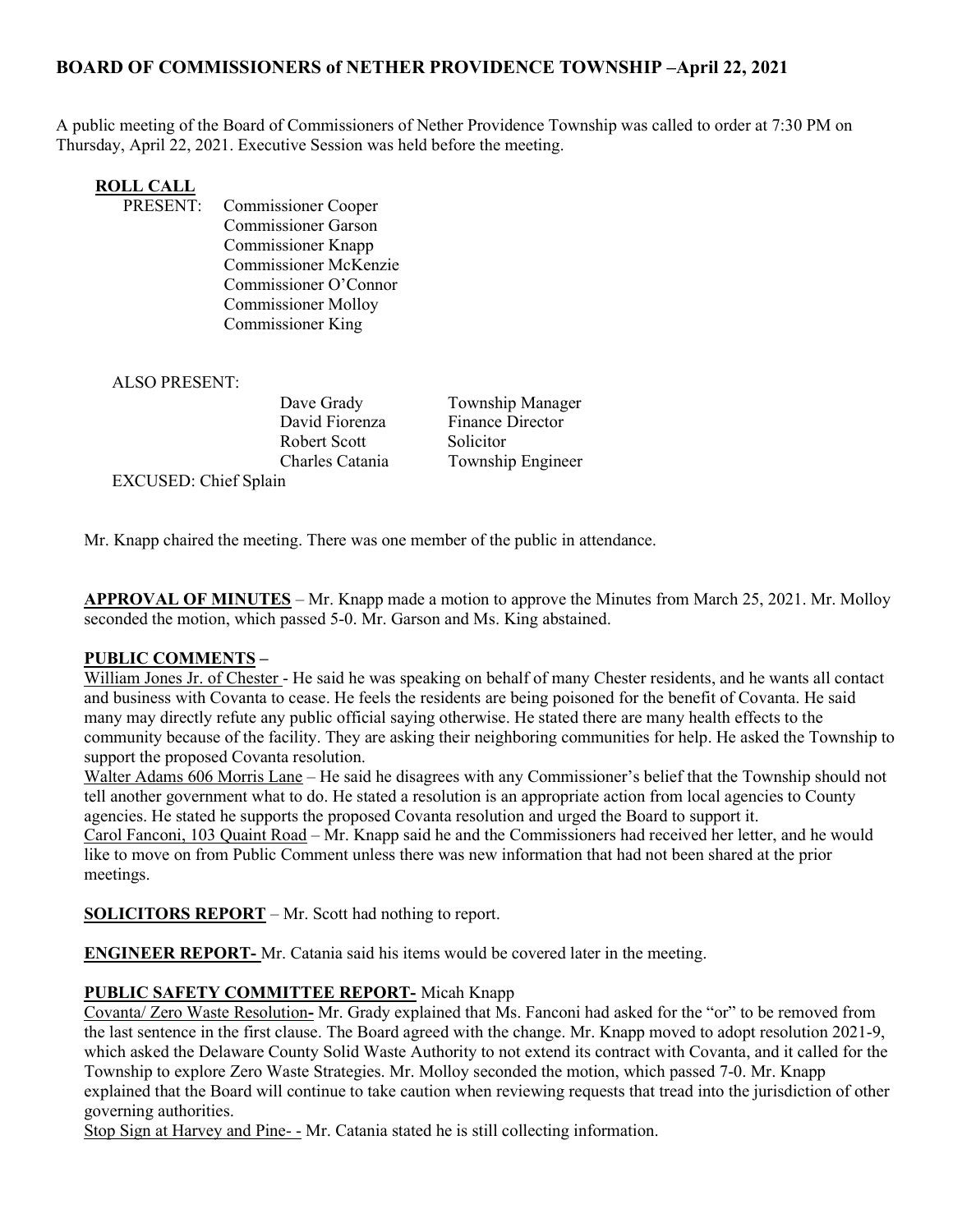Stop Signs in Lapidea Hills- The Board of Commissioners discussed adding stop signs at four intersections in the Lapidea Hills neighborhood near the Springhaven Golf Club. Mr. Knapp moved to advertise seven stop signs in Lapidea Hills, and Mr. Cooper seconded the move, which passed 7-0.

# PARKS AND OPEN SPACE COMMITTEE REPORT - Matthew Garson

NPAA Soccer Grant Application- Mr. Sam Griggs spoke on behalf of the Nether United Soccer association regarding a grant application to the DCED for improvements to be made to the Houston Park soccer fields. He said matching funds will come from NPAA Soccer. He is asking the Township for an approval letter. Mr. Garson Moved to authorize the Township Manager to draft a letter of support. Mr. Knapp seconded the move, which passed 7-0. Greenways, Trails, and Recreation Program Open- Mr. Garson shared that the Township could use the plans for Hepford Park from a past CDBG grant application. He said this would be discussed more at a future meeting. Furness Park Dedication- Mr. Garson said the park will be dedicated on June  $12<sup>th</sup>$ . There is a 5pm clean-up and then

the opening ceremony will be at 6:30 PM.

## BUILDING AND ZONING COMMITTEE REPORT – Max Cooper

Status of Media Walk development at 310 Wallingford Avenue – Mr. Cooper said site work is continuing at the Media Walk development.

Escrow Release #7- Media Walk- Mr. Cooper said the Township Engineer reviewed the escrow release request from Progressive New Homes, and the Engineer recommended its approval. Mr. Cooper made a motion to release Escrow #7 in the amount of \$52,280.09 for Media Walk. Mr. Knapp seconded the motion, which passed 7-0.

## FINANCE & ADMINISTRATION COMMITTEE - Kaitlin McKenzie

457 Plan Administrator Proposal - Ms. McKenzie explained that the Township offers a 457-retirement plan for employees, and the current administrator is ICMA. Ms. McKenzie made a motion to make CBIZ/INR an alternate option for the 457-retirement plan administration for the Township employees. Mr. Knapp seconded the motion, which passed 7-0.

Pension Actuarial Assumptions- Ms. McKenzie shared that Mockenhaupt Benefits Group suggested updating several of the actuarial assumptions for the pension plans, including lowering the assumed interest rate, updating the mortality table, and lowering the inflation rate. Ms. McKenzie made a motion to authorize the Mockenhaupt Benefits Group to do a study of the effect on the MMO of changing the assumptions for the non-uniform pension plan for \$600.00 and uniform pension plan for \$600.00. Mr. Cooper seconded the Motion, which passed 7-0.

Warrant List- Ms. McKenzie reported on several items within the Warrant List.

Ms. McKenzie made a motion to approve the warrant list:

| $A/P$ Interims       | \$28,170.62  |
|----------------------|--------------|
| A/P Procurement Card | \$81,559.99  |
| $A/P$ Bills          | \$390,086.53 |

Mr. Knapp seconded the motion, which passed 7-0.

# PUBLIC WORKS COMMITTEE REPORT – Robert O'Connor

Road Resurfacing- Phase II Bids- Mr. O'Connor reported that bids had been opened for Phase II of the Road Program and that Meco's was the lowest. Mr. Catania said he is reviewing their references and will report back to the Board at the next meeting.

Public Works Department- Mr. O'Connor shared the Public Works Department report for the month.

# COMMUNITY ENHANCEMENT REPORT- Stephanie King

2021 Summer Camp Registration Open- Ms. King shared that 120 out of 165 camp spots have been filled. She also stated Camp Counselors are needed, and more information is available on the Township website.

PHS Tree Planting Ceremony- Ms. King shared there will be a tree planting event on April 24<sup>th</sup> at Hepford Park at 10:00 AM. She thanked Lisa Jacobs for organizing the event.

CDBG Project- Ms. King said the bids for the sanitary sewer service were higher than expected. Ms. King moved to reject the bids and re-video the lines. Ms. McKenzie seconded the motion, which passed 7-0.

# INFRASTRUCTURE REPEORT – Martin Molloy

Watershed Restoration Protection Program Open- Mr. Molloy affirmed that Mr. Catania would start to prepare estimates for the Canterbury/Governs Basin project from the Pollutant Reduction Plan for the WRPP grant application.